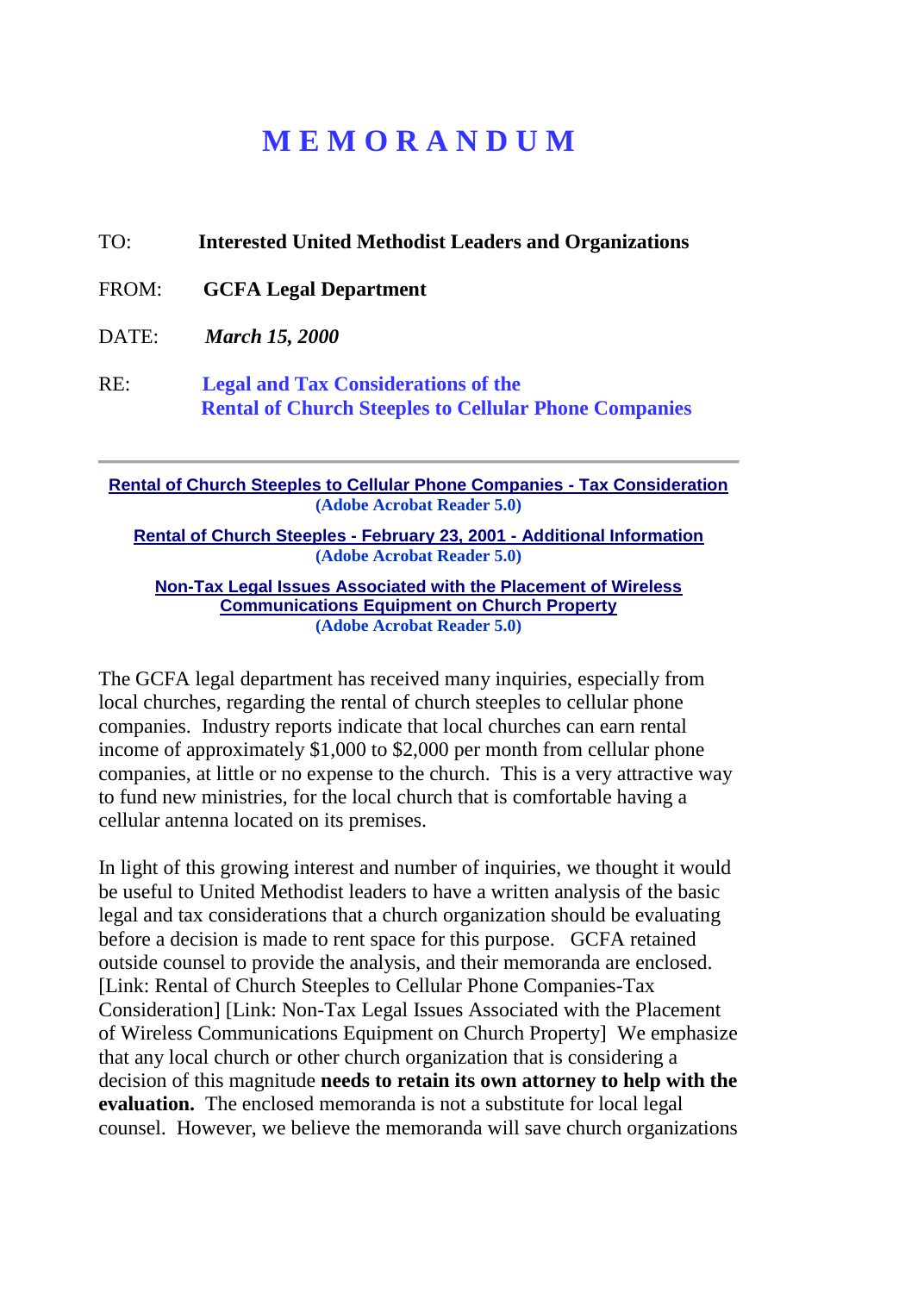considerable time and expense, because much of the necessary research (particularly on the tax issues) has already been done.

The legal and tax considerations covered by these two memos do not cover the full range of issues that a local church or other church organization needs to consider when invited to rent steeple space to a cellular phone company. For example, the very first question that needs to be addressed is whether this activity is in keeping with the mission and ministry of the local church. In addition, we are aware of two local churches that have been severely criticized by their neighbors for agreeing to rent steeple space for cellular phone antennas, because of possible health concerns. We are not experts on these issues but can tell you that some people are very fearful of possible adverse health effects from living in the vicinity of these antennas.

We highlight the importance of the "non-legal" analysis because the enclosed memos do not attempt to cover the myriad of unique circumstances that may exist in any given local church. Church organizations need to examine the decision from all possible perspectives before saying "yes" to what appears at first blush to be an easy and attractive way to raise new funds.

Readers probably will find the Arnold & Porter tax memo more complex than the Andrews & Kurth legal issues memo. The Internal Revenue Code and regulations are complicated, and understanding the nuances of unrelated business income tax (UBIT) can be overwhelming even to trained lawyers. Some of you will read the tax memo in earnest and others will want to give it to your tax advisors after reading the Conclusions section. We want to elaborate on one area that is particularly complex: the notion of "debtfinanced property."

Page three of the tax memo explains that the rental income from leased property owned by a non-profit organization ordinarily is not subject to federal income tax, unless one of five conditions exists (see the five bullet points). The fifth bullet may be the most important one to most churches, because it refers to "debt-financed property." "Debt-financed property" is defined as property which is held to produce income and as to which there is "acquisition indebtedness." This could, on its face, loop in churches that have a mortgage and rental income from a cellular phone company, except that there is a helpful "out" from the definition of "debt-financed" that should exempt most churches. If "substantially all" of the use of the property is "substantially related" to the performance of the church's exempt purpose (mission and ministry), then the IRS will not consider the property to be "debt-financed," even if debt is incurred to acquire or improve the property. The "substantially all" test is met if "at least 85 percent" of the use of the property is devoted to the organization's exempt purposes.